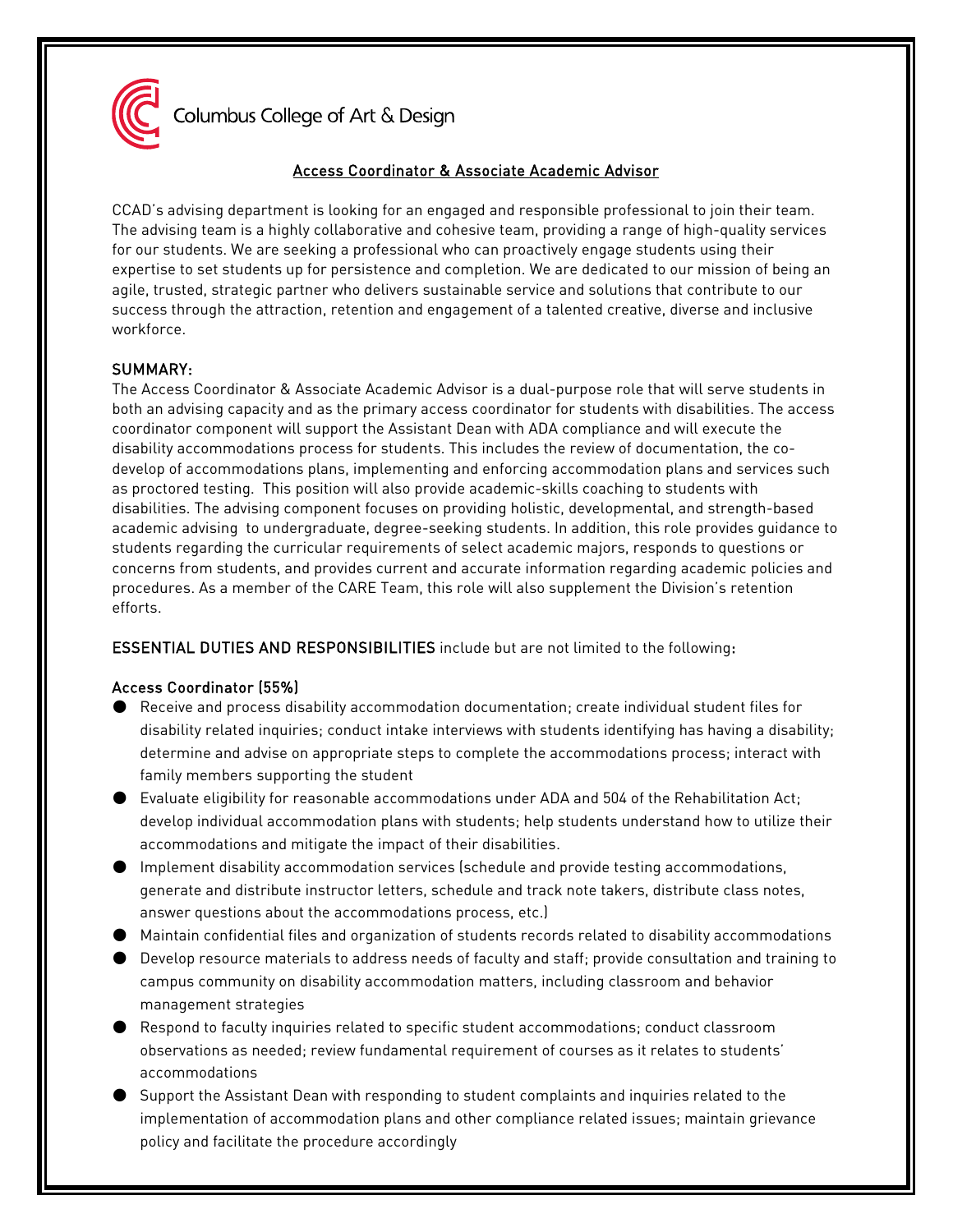- Counsel students on how to use assistive technologies such as: SmartPens, speech-to-text software, and audio-books.
- Provide academic coaching and success strategies to students in skill areas that include: organization, time management, and test-taking strategies; refer students to other resources as needed
- Assist Assistant Dean of Students for Support Services in conducting assessment and evaluation of Learning Support Office programs and services to measure the impact of interventions and support efforts, as well as to maintain standards of compliance pursuant to applicable laws

## Advising (40%)

- Advises undergraduate students on degree requirements, course selection and registration, academic opportunities, major selection, academic policies and procedures, and campus resources; communicates with students' family members in accordance to CCAD policy
- Maintains a close working relationship with other college offices and student support services including: Admissions, Financial Aid, Career Services, Bursar, and Student Records
- Manages problems, concerns, or situations in regard to degree progress; advocates on students' behalf when appropriate
- Aids the Assistant Dean in monitoring degree progress and maintaining academic plans; participates in retention and persistence efforts through various initiatives and programs; develops intrusive outreach efforts with seniors approaching graduation, informed by data and best practices
- Coordinates various outreach efforts to engage students, promote community, and encourage persistence
- Assists the Assistant Dean with creating, facilitating, and administering informational advising workshops/sessions, new student orientation programs, and campus recruitment events
- Utilizes proactive outreach strategies to engage students in the advising process; this includes programs around campus, communication plans, promotional events, and new student transition events
- Assists students in completing the withdrawal process by conducting developmental exit interviews, processing all necessary paperwork and referrals
- Serves as an CARE Responder for identified student concerns; engages in outreach and follow up with students and faculty

## General duties (5%)

- Serve on various committees and planning groups as directed by the Assistant Dean
- Periodically attend conferences and other professional development trainings to stay current on emerging trends and best practices in the field
- Perform standard clerical duties (filing, ordering, copying, faxing, mailing, etc.)
- Other duties as assigned

# SUPERVISORY RESPONSIBILITIES

Potential student employee (s) supervisory role.

# QUALIFICATIONS

To perform this job successfully, an individual must be able to perform each essential duty satisfactorily. The requirements listed below are representative of the knowledge, skill, and/or ability required.strong interpersonal skills

- Ability to adapt in a fast paced environment
- Demonstrated ability to coordinate multiple working tasks
- Ability to manage difficult situations regarding students and/or parents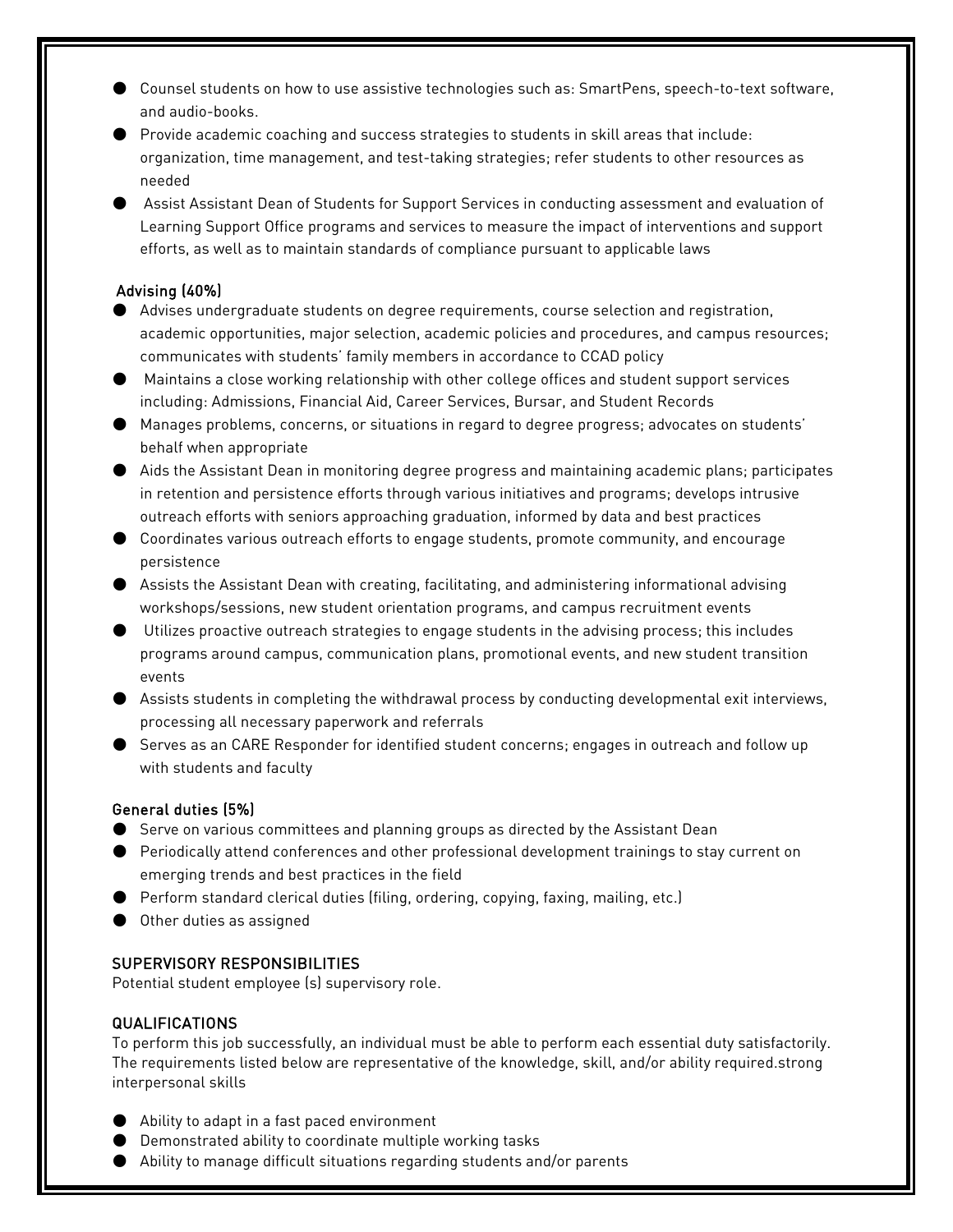- Ability to coordinate multiple projects simultaneously, and efficiently take direction
- Experience with *Microsoft Office Suite* required, *SCT PowerCampus* experience preferred.
- Experience with data entry

## EDUCATION and/or EXPERIENCE

- Bachelor's degree or equivalent from four-year college required, Master's preferred; minimum of 2-4 years of experience in academic advising, disability services, or related field required with Bachelors
- Experience and understanding of student development theory a plus as well as having a background in art or design; understanding of ADA.

## PHYSICAL DEMANDS

The physical demands described here are representative of those that must be met by an employee to successfully perform the essential functions of this job. Reasonable accommodations may be made to enable individuals with disabilities to perform the essential functions.

- While performing the duties of this job, the employee is regularly required to sit, reach with hands and arms
- The employee frequently is required to stand; walk; and use hands to finger, handle, or feel.
- The employee is occasionally required to climb or balance and stoop, kneel, crouch, or crawl.
- The employee must frequently lift and/or move up to 25 pounds.
- Specific vision abilities required by this job include close vision, distance vision, color vision, peripheral vision, depth perception, and ability to adjust focus.

## WORK ENVIRONMENT

The work environment characteristics described here are representative of those an employee encounters while performing the essential functions of this job. Reasonable accommodations may be made to enable individuals with disabilities to perform the essential functions.

- While performing the duties of this job, the employee is occasionally exposed to outside weather conditions.
- The noise level in the work environment is usually moderate, occurring in an open space with standard office equipment noise, as well as scattered conversation

COMPENSATION: This position is full-time, exempt, and year-round. Compensation is commensurate on experience and qualifications. CCAD offers a benefits package including: vacation time, additional paid time off while the college is closed during winter break, PTO time accrual, health and dental insurance, life and disability insurance, 403B retirement contribution, tuition remission, free campus parking, and free admission to the Columbus Museum of Art. CCAD and the CWC provide a flexible, creative workenvironment.

HOW TO APPLY: Visit [www.ccad.applicantpro.com/jobs/ t](http://www.ccad.applicantpro.com/jobs/)o submit your application. When asked to upload application materials, please submit a resume/CV and a cover letter. If you are applying from any website other than CCAD or Indeed, you will receive a follow up email 3 hours after your initial submission directing you to follow the link and complete your application. You must complete this twostep process, or your application will be considered INCOMPLETE.

#### CCAD Vaccination & Booster Requirement Notice

Columbus College of Art & Design (CCAD) is committed to protecting our students, employees, and our communities from COVID-19. Toward that goal, and in consideration of guidance released by the state of Ohio, the U.S. Centers for Disease Control and Prevention (CDC), and a variety of public health authorities and professional organizations, CCAD is implementing a vaccination & booster requirement policy for its students and employees.